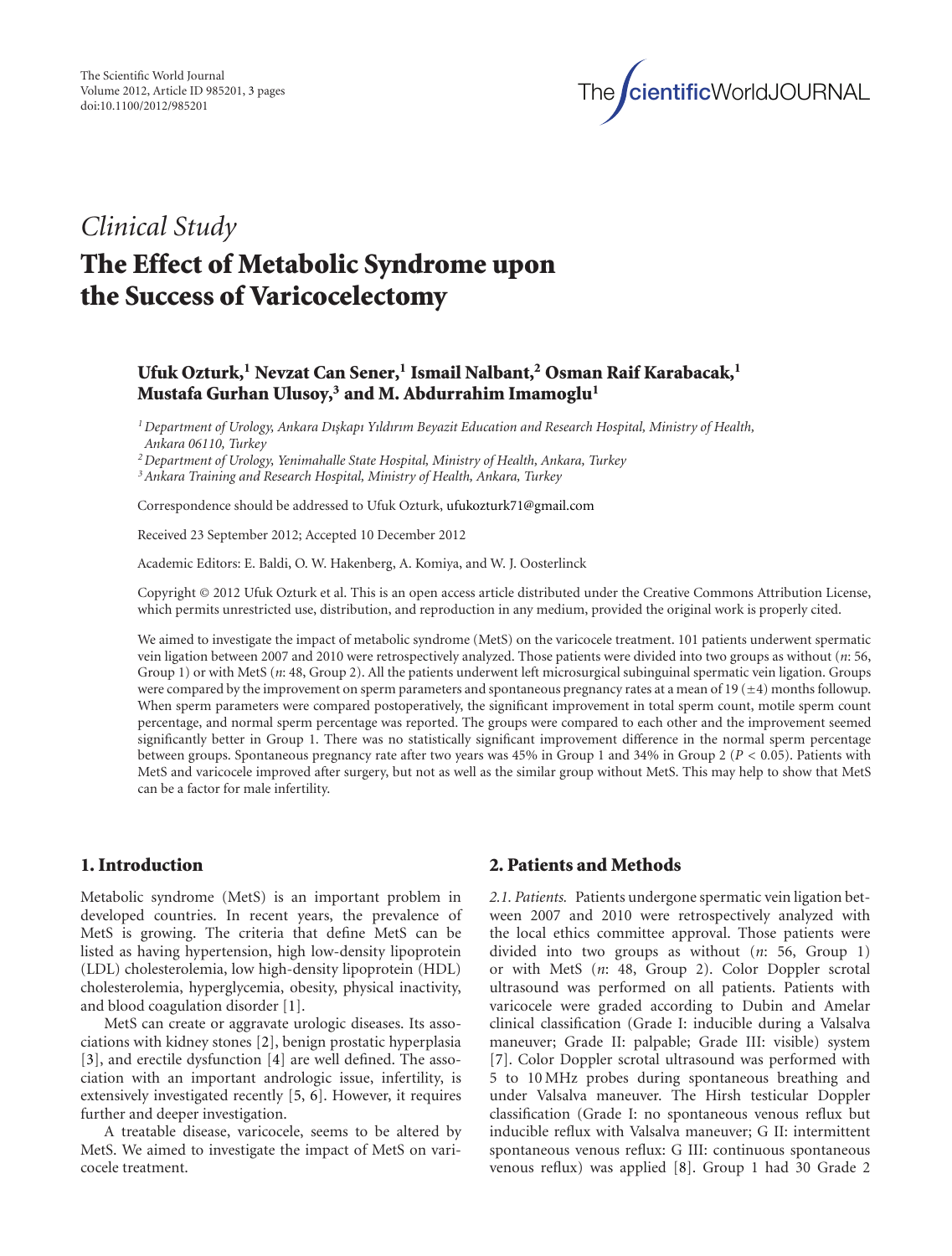| Patient characteristic<br>Mean $(\pm SD)$      | Group 1          | $P^*$ | Group 2         | $D$ ** | $D***$ |
|------------------------------------------------|------------------|-------|-----------------|--------|--------|
| Preoperative sperm count $(10^6/mL)$           | $18.01 \pm 1.88$ |       | $17.03 \pm 7.6$ |        | 0.356  |
| Postoperative sperm count $(10^6$ /mL)         | $38.40 \pm 1.32$ | 0.03  | $30.1 + 4.7$    | 0.04   | 0.04   |
| Preoperative percentage of motile spermatozoa  | $17.9 + 8.9$     |       | $16.3 \pm 6.6$  |        | 0.565  |
| Postoperative percentage of motile spermatozoa | $24.7 + 89.1$    | 0.001 | $20.6 + 5.5$    | 0.03   | 0.03   |
| Preoperative percentage of normal forms        | $7.01 \pm 3.02$  |       | $5.04 + 7.05$   |        | 0.285  |
| Postoperative percentage of normal forms       | $11.4 \pm 2.1$   | 0.001 | $10.5 + 4.21$   | 0.001  | 0.485  |

TABLE 1: Sperm parameters pre- and postoperatively.

*P*<sup>∗</sup>: comparisons of the preoperative and postoperative values for Group 1.

*P*<sup>∗∗</sup>: comparisons of the preoperative and postoperative values for Group 2.

*P*<sup>∗</sup>\*\*: comparisons of postoperative values between groups.

and 26 Grade 3 varicoceles; Group 2 had 24 Grade 2 and 24 Grade 3 varicoceles. The exclusion criteria were having Grade 1 varicocele, previous infertility treatment (antioxidant drug treatment, hormonal treatment), chronic disease, smoking, hormonal abnormality, and/or previous scrotal surgery.All the patients were performed left microsurgical subinguinal spermatic vein ligation with an operation microscope under 19x magnification (Zeiss, Germany).

The mean patient age was 28.6 (18–31) in Group 1 and 27.8 (19–33) in Group 2. Mean duration of infertility is 13.4 months (12–17) for Group 1 and 14.3 for Group 2 (13– 17). Sperm parameters of both groups were summarized in Table 1.

Groups were compared by the improvement on sperm parameters and spontaneous pregnancy rates at a mean of 19  $(\pm 4)$  months followup.

*2.2. Semen Analysis.* In all the patients, semen analysis was performed within 1 h of collection according to the World Health Organization (WHO) guidelines (1999).

*2.3. Statistical Analysis.* Statistical analysis was performed using Statistical Package for Social Sciences (SPSS) 20 software for MAC (SPSS Inc., Chicago, IL, United States). All the data are presented as mean (range). The distribution of the data was evaluated by the Kolmogorov-Smirnov test. The comparisons of the groups were performed using the Mann-Whitney *U* test. *P <* 0*.*05 was considered statistically significant.

#### **3. Results**

Patients were evaluated by spermiogram and color Doppler USG after three months. No recurrences were reported. Postoperative spermiogram parameters are summarized in Table 1. When sperm parameters were compared postoperatively, the significant improvement in total sperm count, motile sperm count percentage, and normal sperm percentage was reported. The groups were compared to each other and the improvement seemed significantly better in Group 1. There was no statistically significant improvement difference in normal sperm percentage between groups. Spontaneous pregnancy rate after two years was 45% in Group 1 and 34% in Group 2 (*P <* 0*.*05).

#### **4. Discussion**

Metabolic syndrome is a common health problem described with hypertension, increased waist circumference, insulin resistance, and dyslipidemia [1]. It is associated with many urologic diseases, especially andrologic ones. West et al. conducted a study in 2008 and showed a two-fold increase in urolithiasis prevalence in patients with metabolic syndrome [9]. Ekeruo et al. conducted a study and claimed that patients with MetS have stone-forming characteristics such as lower urine pH, gout diathesis, hypocitraturia, and hyperoxaluria [10]. Parallel to these reports, there are several publications about the possible link between MetS and BPH [11–13].

Male infertility and MetS have gained a lot of attention lately. In a multivariate analysis conducted by Bener et al., patients with Type 2 diabetes mellitus and have a BMI *>* 30 were found to have a three-fold increased risk of infertility [14]. Also, there are other reports claiming a link between BMI and low sperm motility and ejaculate volume [15, 16]. Many hypotheses were formed on this matter. Kasturi et al. showed a proinflammatory state caused by dyslipidemia and suggested impairment in sperm parameters. We believe that our patients had a similar condition to have lower sperm parameters in MetS group. That results are parallel to the current literature.

Varicocele makes a venous accumulation in scrotum and increases oxidative stress and deteriorates spermatogenesis by increasing temperature [6]. There are papers claiming that the same mechanism is possible in patients with MetS. Shafik and Olfat performed scrotal dissection to patients with idiopathic infertility and found scrotal lipomatosis in patients with obesity [17]. This finding may be helpful to explain why our patients with MetS did not improve after surgery as expected.

Another situation for patients with high BMI is the unsuccessfully assisted reproduction techniques (ART). Gopalkrishnan et al. and Bungum et al., revealed a higher risk of infertility for patients with a BMI *>* 30 [18, 19]. Our data may support the findings since obesity is a part of MetS.

Hyperglycemia, also a criterion for MetS, was proven to have a role in the production of free radicals, which create DNA damage. DNA fragmentation index, which shows DNA damage, was studied several times for the association with MetS [15, 20]. DNA fragmentation index can be determined